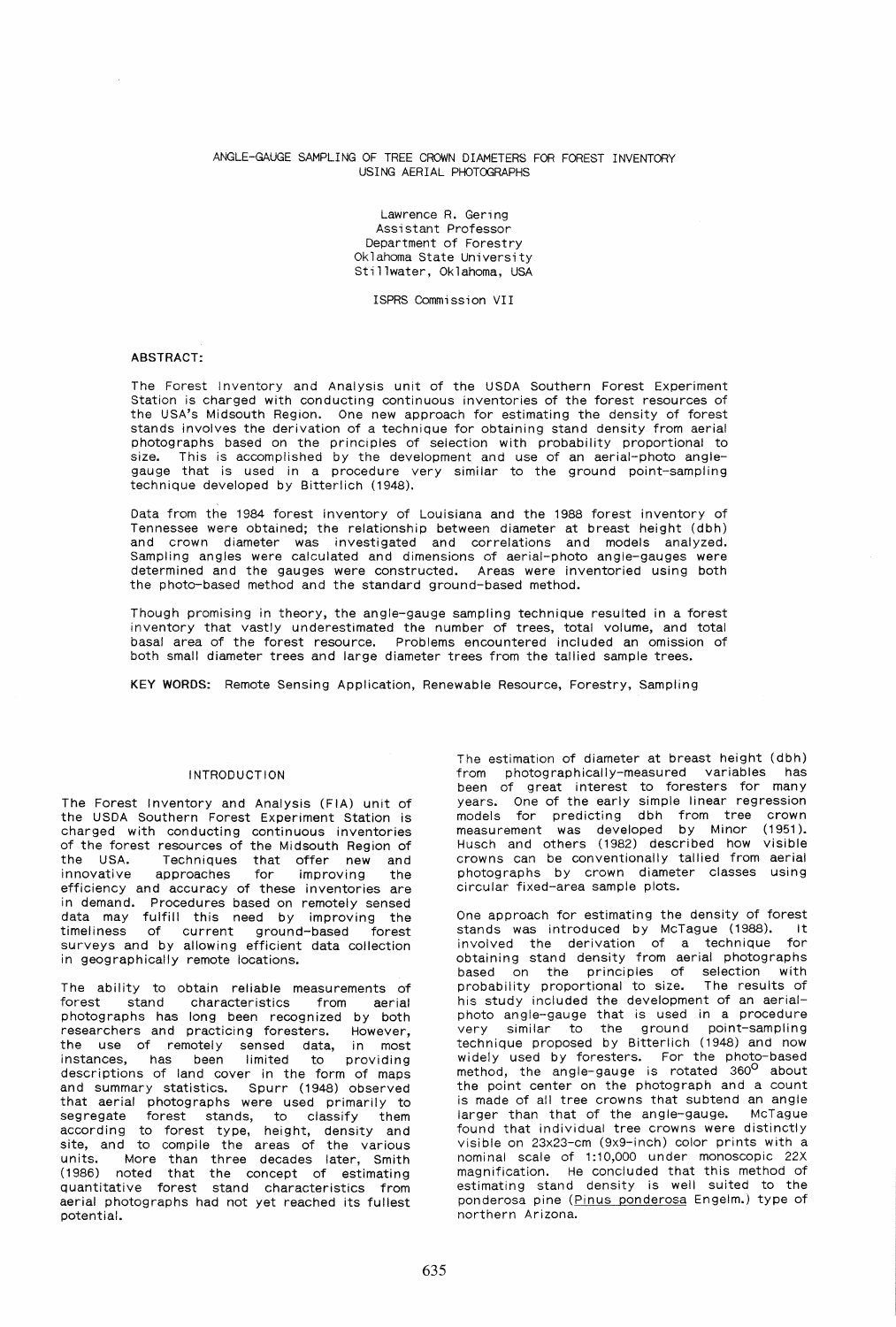In a similar study, Gering and McTague (1988) calculated the dimensions of the aerial-photo angle-gauge for estimating stand density from aerial photographs of loblolly pine (Pinus taeda L.) sites in northern Louisiana. They concluded that the procedure appeared to have great potential because it is quick, relatively simple and eliminates the need for directly measuring plot areas or tree dimensions. However, they also noted that further research was needed to compare this method of forest inventory with more traditional, ground-based methods for areas in the South.

The FIA unit of the USDA Southern Forest Experiment Station provided resources for evaluating the angle-gauge sampling method on an applied, large-area basis. This project was recently completed and results were published in a final report submitted to the USDA Forest Service (Gering and May, 1991).

#### **OBJECTIVES**

The objectives of this study were to calculate the statistical correlations for ground-measured tree and stand variables, particularly crown width to diameter at breast height, and to construct angle-gauges suitable for use with aerial photographs of corresponding forest stands. A forest inventory was conducted using aerial photographs and the angle-gauge sampling method; results were compared with those obtained from the traditional ground-based inventory conducted by the field crews.

## METHODS

Data from the 1984 Forest Inventory of Claiborne and Union Parishes in northern Louisiana (Figure 1) were provided by the FIA unit of the USDA Southern Forest Experiment Station. Data represented approximately 100 ground-measured plots and included variables for individual trees as well as for stands. Statistical correlations (such as the dbh - crown diameter relationship) were calculated for these variables. Based on the correlations for ground-measured data,<br>aerial-photo angle-gauges for conditions aerial-photo angle-gauges for frequently encountered in northern Louisiana were developed.



Figure 1. The location of Louisiana study area and the Tennessee study area.

Aerial photographs of portions of west-central Tennessee, Hardin and Wayne Counties (Figure 1) were flown in September 1988; photographs were color 23x23-cm (9x9-inch) prints with a nominal scale of 1:4800. Trained field crews from the USDA Forest Service conducted the 1988 survey of Tennessee and collected the necessary groundplot data, and located all sample points on the photographs by pin-pricking and annotation.

It is important to note that the study area in Tennessee is located in the Cumberland Plateau region of the state. While the terrain does display changes in topographic elevation, the relative difference is minor. Thus, displacement of objects on the photographs due to relief was minimal. Similarly, the location of each ground plot was in the center of the photograph. On truly vertical photographs, this point would be identified as both the principal point and as the nadir. This results in minimal radial displacement of the object under study.

Ground-plot data and photographs were provided to the School of Forestry at Louisiana Tech University and the analytical portion of this study was conducted. Data from Hardin County were used to develop correlations based on ground-measured dbh and photographicallymeasured crown diameter. These data provided an opportunity to compare ground-measured crown diameters to photographically-measured crown diameters. Angle-gauges for stands in west-central Tennessee were constructed.

A forest inventory of Wayne County was conducted based on aerial photographs and samples obtained using the angle-gauges developed for west-central Tennessee. By doing this, the angle-gauges were not tested against the data from which they were developed. The results of this inventory were compared to the results of the ground-based inventory for estimates of number of trees, basal area and volume.

Finally, angle gauges derived for similar stand conditions were compared between the Louisiana and Tennessee study areas. This provided information regarding future use of angle-gauge sampling for forest inventories of other regions of the Midsouth.

# RESULTS<sup>\*</sup>

#### Louisiana Study Area

Data from the 1984 Forest Inventory of Claiborne and Union Parishes in Louisiana were analyzed to determine the statistical relationship between diameter at breast height and crown diameter, as measured from the ground. Claiborne Parish has 198,789 ha, with 161,272 ha (81%) in forest land. Union Parish has 234,280 ha, with 193,082 ha (82%) in forest land. Predominant tree species are loblolly pine (Pinus taeda L.), shortleaf pine (P. echinata), sweetgum (Liquidambar stryaciflua), blackgum (Nyssa sylvatica), hickory (Carya sp.), and oak (Quercus sp.).

FIA data were provided in English units of measure and analyses were conducted in English units. Data was converted to metric units for this publication.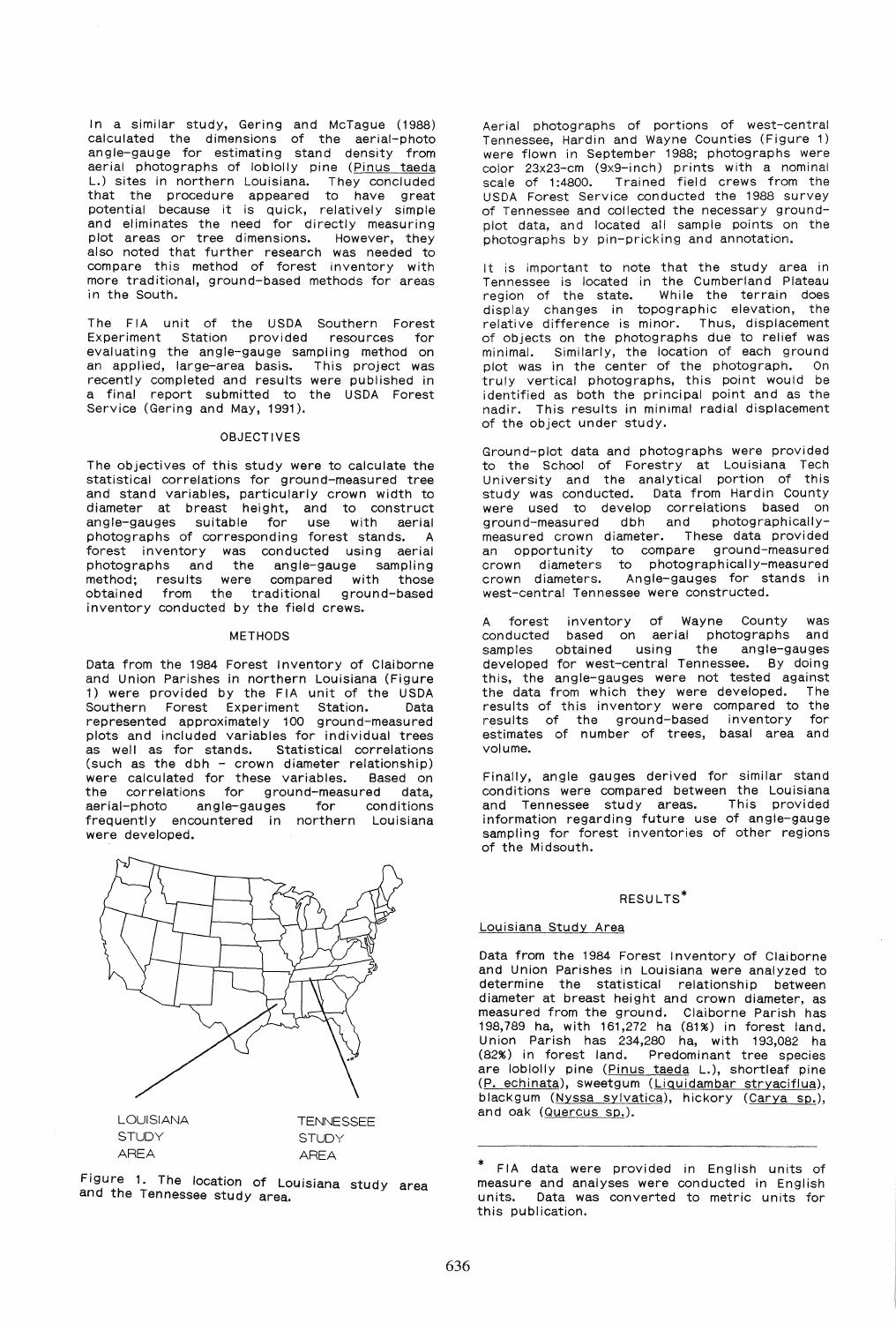Data were collected from 100 ground-measured plots in the two parishes with a total of 1319 trees. To evaluate the statistical relationships between dbh and crown diameter, the data were sorted into groups based on tree species and stand size. Correlations between dbh and crown diameter were determined for each group. Simple linear models were also fitted to the data. Prediction of crown diameter as a function of dbh was determined as well as prediction of dbh as a function of crown diameter.

Based on the strength of the relationship and on the number of observations in each group, it was decided that there was no advantage to sorting the data beyond two groups: one included all hardwood species, the other included loblolly and shortleaf pine. Using the pine species as an example, Figure 2 illustrates the relationship between dbh to crown diameter (as measured from the ground). Both a scatter plot of the data and a plot of the linear model are shown.









Figure 2. Relationship of diameter at breast height (DBH) to crown diameter (CROWN) for loblolly and shortleaf pine stands in Louisiana.

#### Tennessee Study Area

The USDA Forest Service conducted a survey of Tennessee in 1988. Data were collected using the standard FIA procedure. However, additional information was collected for two counties (Hardin and Wayne). This resulted in additional crown measurements made on trees located on and adjacent to the sample plot. Data were included as an addendum to the normal FIA ground-survey data.

Hardin County had 156,457 ha of land with 94,538 ha (58%) considered commercial forest land. Wayne County had 191,909 ha with 150,548 ha (78%) in commercial forest land. Species composition was similar to northern Louisiana, with loblolly and shortleaf pine, oaks, hickories, and gum dominating. Yellow poplar (Liriodendron tulipifera) was also common. However, hardwood species were in greater proportion than found in Louisiana. Sample plots were located in each county (46 in Hardin County and 55 in Wayne County). After screening from the data trees that were dead or less than 12.7 cm (5 in.) dbh, there were 939 trees measured in Hardin County and 878 trees in Wayne County.

The study plan called for an analysis of the data obtained for Hardin County. This included data from the ground inventory as well as data resulting from measurements made on the aerial photos. As with the earlier study in Louisiana, data could be sorted into subsets based on tree species and stand size classes. It was also possible to compare data obtained from ground measurements to data obtained from photographic methods. This resulted in four areas of concern: 1) hardwood trees with ground measurements, 2) softwood trees with ground measurements, 3) hardwood trees with photo measurements, and 4) softwood trees with photo measurements.

Hardin County was to be evaluated, using both the ground survey and the data resulting from<br>the photographic study. Similarly to the photographic Louisiana study area, it was found that there was no statistical advantage to separating the data beyond the division between pine species and hardwood species. Again, correlations between dbh and crown diameter were calculated and simple linear models were fitted to the data. Figure 3 illustrates the relationship between ground-measured dbh and crown diameter for<br>loblolly and shortleaf pine. Both a scatter piot loblolly and shortleaf pine. of the data and a plot of the linear relationship are shown.

For the Louisiana study area, it was only necessary to consider the relationship between<br>dbh and ground-measured crown diameter. dbh and ground-measured crown However, Hardin County data also included relationships for photographically-measured crown<br>diameter. Figure 4 illustrates the relationship Figure 4 illustrates the relationship between ground-measured dbh and photomeasured crown diameter. Again, both a scatter plot of the data and a plot of the linear relationship are shown.

Finally, in comparing the statistical relationships between dbh and crown diameter, it was possible to consider the four categories of Tennessee data (ground-measured hardwood and pine, photo-measured hardwood and pine) and the two categories from the Louisiana study (groundmeasured hardwood and pine). These<br>corresponding relationships are compared in corresponding relationships Figure 5. The graph of data from hardwood species shows a difference between the Louisiana and Tennessee data. It also appears that photobased crown prediction underestimates crown diameter as measured from the ground (Tennessee data). For the pine species, the relationships appear much more similar. The two linear plots of the Tennessee data are nearly identical; the Louisiana model has a smaller intercept value but the slope of the line follows that of the Tennessee relationships.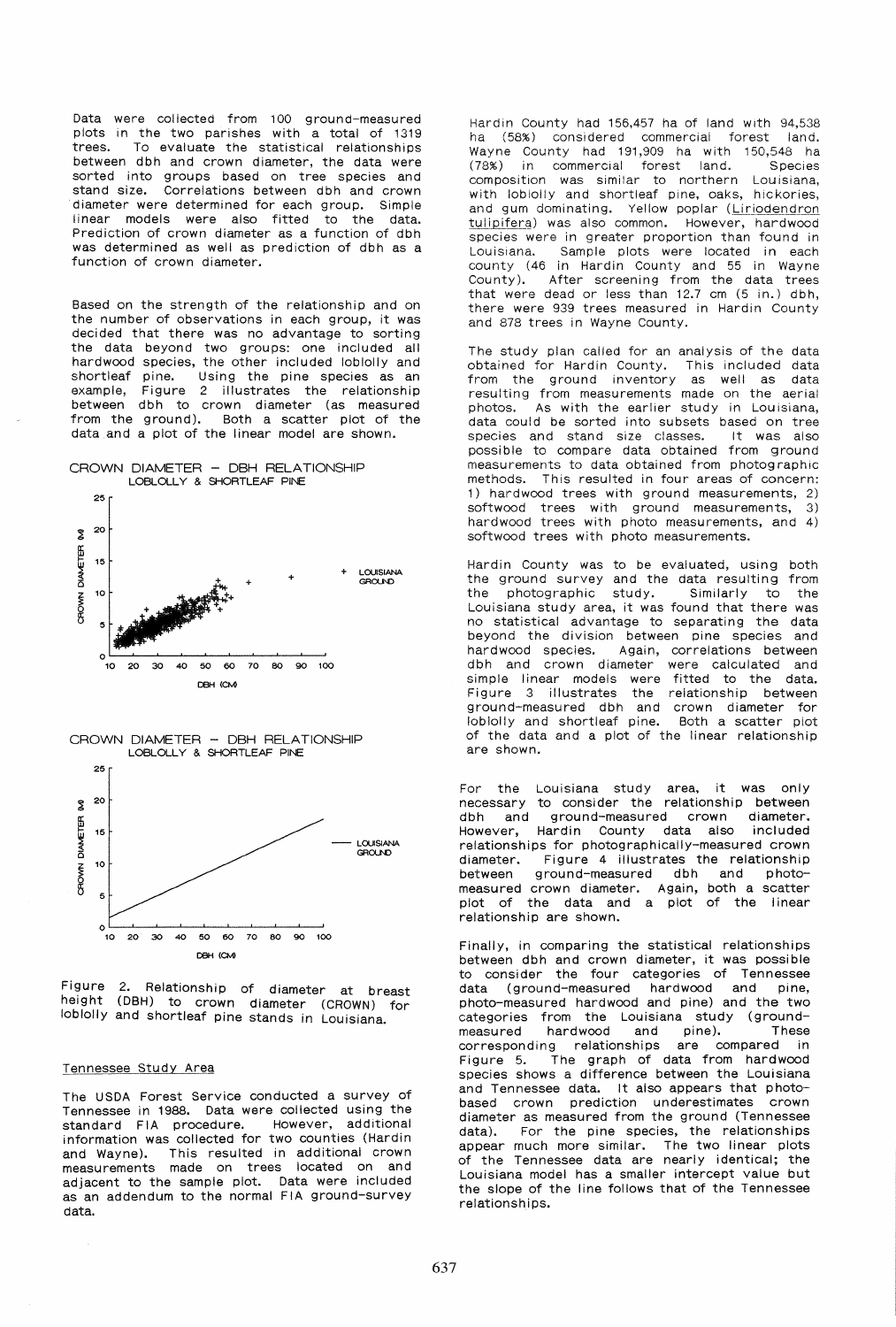

Figure 3. Relationship of diameter at breast height (DBH) to crown diameter (CROWN) for loblolly and shortleaf pine stands in Tennessee.

Figure 4. Relationship of diameter at breast height (DBH) to crown diameter (CROWN) for hardwood stands in Tennessee.

Figure 5. Comparison of crown diameter prediction models for Louisiana and Tennessee.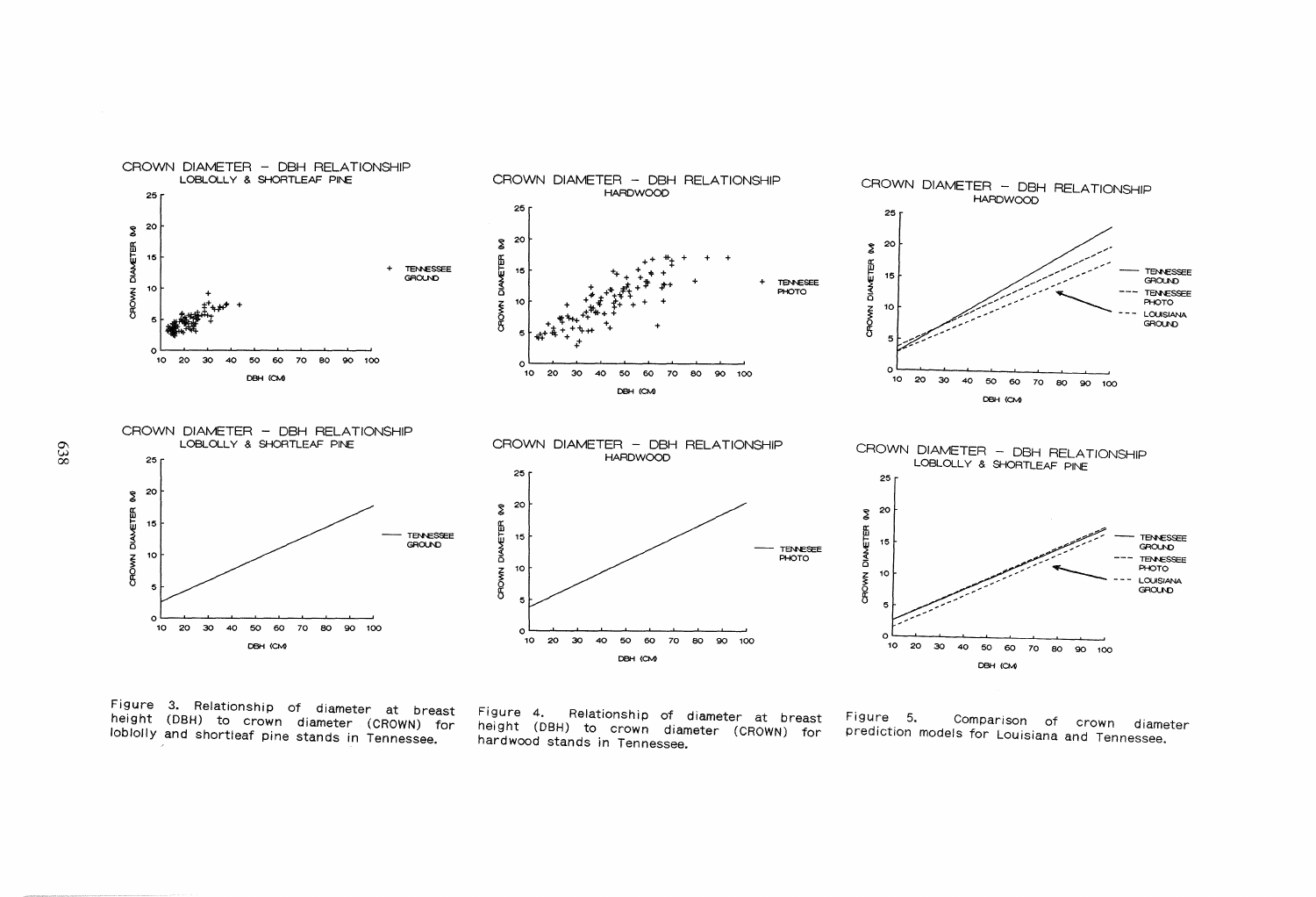#### Angle-Gauge Construction

The derivation of the mathematics for the construction of the angle-gauge is relatively simple but the page-limitation of this paper precludes presentation here. Basically, the construction of an aerial-photo angle-gauge is based on the prediction of crown diameter from dbh and on the relationship between crown diameter and the point-sampling limiting distance. The concept of limiting distance and dbh is discussed in depth by Husch and others (1972). McTague (1988) and Gering and McTague (1988) present the theory and examples of angle-gauge construction.

An overview of the derivation of the aerial-photo angle-gauge for hardwood stands in Tennessee is shown in Figure 6. The photo-measured crown diameter was used because the angle-gauge would be used to evaluate tree crowns on aerial photos and the angle-gauge should be based on a similar relationship (as opposed to using the groundmeasured crown).

Once the sampling angle was determined for the Tennessee study area (40.6<sup>0</sup> for hardwood and  $36.2^{\circ}$  for softwood) it was possible to construct the angle-gauge. Prior studies had used angles printed on transparent film which were then placed on top of the photograph and viewed<br>stereoscopically (McTague 1988, Gering and (McTague 1988, Gering McTague 1988). A new approach was used for the construction of the Tennessee angle-gauges. A 7X-power monoscopic comparator was obtained.<br>This provided magnification of the area This provided magnification of the area<br>surrounding the sample point. A recticle was surrounding the sample point. A recticle was inserted into the comparator so actual measurements could be made. The recticle iilustrated a series of circular diameters, increasing in size from 0.6mm to 2.5mm. The required sampling angle was etched onto the recticle using a carbide-tipped engraving pen (Figure 7). The resulting device could then be used to determine whether a given tree is included in the sample and provided an estimate of the crown diameter.



PHOTO



- aerial-photo angle-gauge ratio
- crown dia. in feet (from prediction model)  $c_i$  $\equiv$
- corresponding limiting distance  $\equiv$ L;  $=$  number of observations
	-

R =  $[\sum (C_i/L_i)] / n$ 

- 11. 813 / 17
- 0.695 or 1/1.439
- $set d = 3.00mm$

R

 $=$ 

- $X = (1/1.439)(3.00)$ 
	- $-2.085$
- $X/2 1.043$

 $SIN \; \alpha = (X/2) / d = (1.043/3.00) = 0.348$  $\alpha$  = 20.3<sup>o</sup> and 2  $\alpha$  = 40.6<sup>o</sup>

Figure 6. Dimensions of a i0-basal area factor aerial-photo angle-gauge for hardwood stands in Hardin County, Tennessee.



Figure 7. Sample trees are determined using a 7X-power monoscopic comparator with a recticle illustrating the sampling angle (BAF 10). series of circular diameters is used to estimate tree crown diameter.

Use of the angle-gauge is simple. The device is placed on the aerial photo so that the vertex of the angle is directly on the center of the sample plot. The angle-gauge is rotated 360<sup>0</sup> about the point center on the photograph. A count is made of all tree crowns that subtend an angle greater than the angle-gauge (Figure  $8 - top$ ). The stand basal area is then calculated as the product of the count and the basal area factor.

Tree crowns that have been determined to be part of the sample can then be measured. The crown diameter is estimated using the circle that most closely approximates it. The circle diameter is converted to meters using the photo scale (Figure 8 - bottom).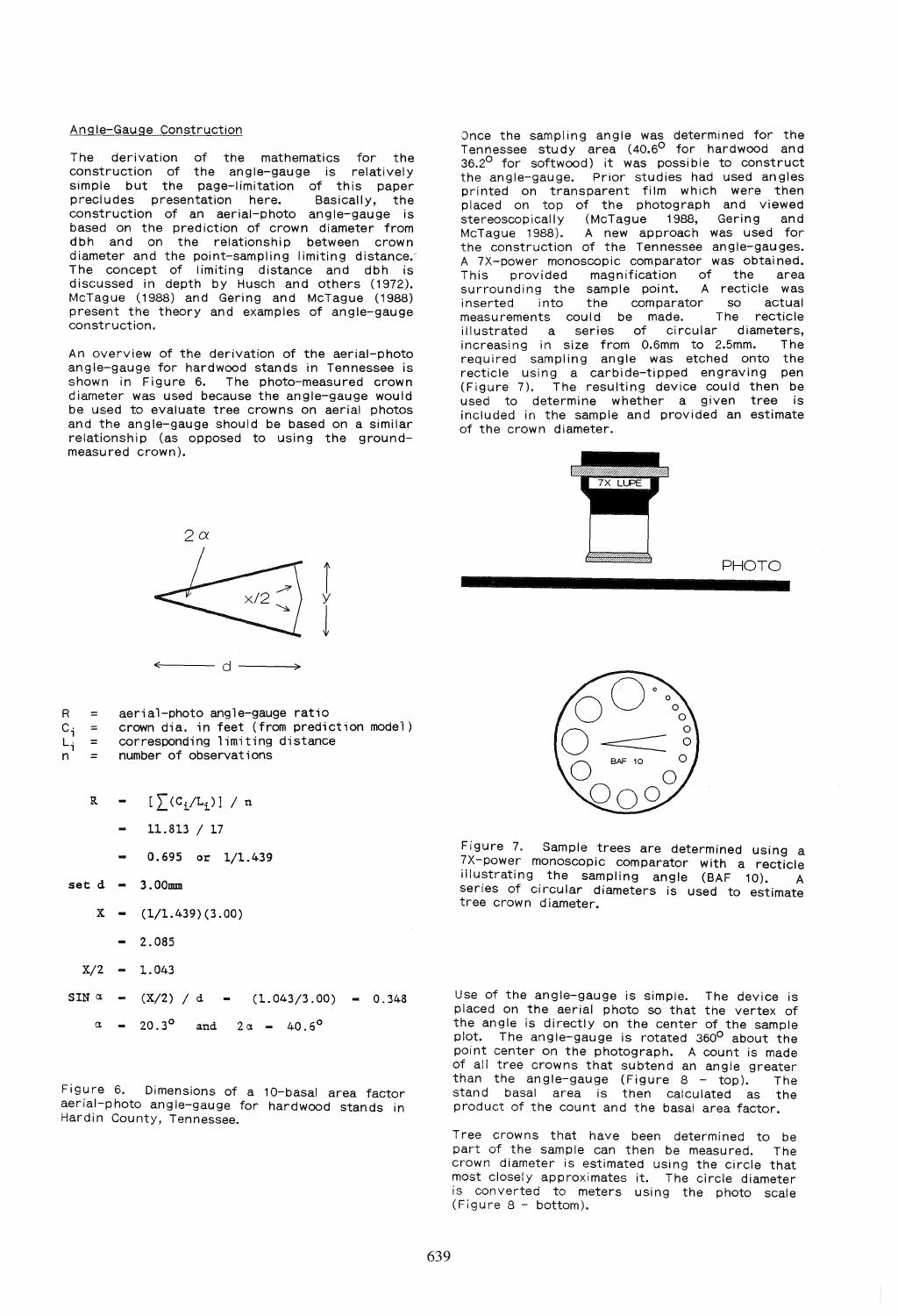



Figure 8. The tree crown that subtends an angle larger than the angle-gauge is counted as an<br>"in" tree and is included in the sample. The "in" tree and is included in the sample. crown diameter is estimated using the circle that most closely approximates it and is converted to meters using the photo scale.

#### Inventory Results

An inventory of Hardin County was conducted using the angle-gauges. At each ground plot (identified on the aerial photos) a series of ten points were sampled during the ground-based inventory, following standard FIA procedures. For the photo-based inventory, two points were sampled. In order to compare the results of the two inventory methods, it was necessary to convert plot data to "per-hectare" values: this avoided problems in having different numbers of sample points.

For each pair of plots (photo and ground), number of trees (per hectare), basal area<br>(m<sup>2</sup>/acre), and total volume (m<sup>3</sup>/acre) were calculated. Number of trees and basal area were determined based on sample basal area factor and number of tallied trees. Gross voluine in the merchantable portion of individual tallied trees was calculated using a volume equation:

 $VOL = -0.065 - 0.001$  (DBH) + 0.00062 (DBH<sup>2</sup>)

Vol umes used to derive this equation were based on ground-tallied trees that were deterministically segmented in the field and processed with the Smalian formula. The model was applied to both ground- and photo-based data. Finally, per-hectare volume was obtained by using individual tree volume and size and number of trees per hectare.

The original study plan called for using Hardin County data to construct the angle-gauges. forest inventory would then be conducted to determine the necessity of an "adjustment factor". It is not uncommon to require a small correction factor when using aerial inventory methods. The angle and adjustment factor would then be used to inventory Wayne County. Comparison with ground results would then be made.

Problems arose when it appeared that the "small" correction factor could be a multiplicative value<br>between 2X and 5X for the number of between 2X and 5X for trees/hectare. It was decided to go ahead and conduct the photo inventory of Wayne County to see if this relationship was consistent. Again,<br>results from the ground inventory greatly results from the ground inventory exceeded results from the corresponding photo plots for Wayne County.

Comparison of individual plot data for the ground inventory and for the photo inventory did not provide a view of the overall sampled-area inventory. It was necessary to calculate a diameter distribution for each inventory method to compare the true relationship. This is to compare the true relationship. This is<br>presented in Figure 9 for Wayne County. The top graph shows the relationship between dbh and frequency for all trees; the bottom graph shows the relationship for dominant and codominant trees only.





Figure 9. Comparison of diameter distribution from ground inventory to distribution from photo inventory for sampled area in Wayne County, Tennessee. Top graph shows data for all trees. Lower graph shows data for dominant and codominant trees only.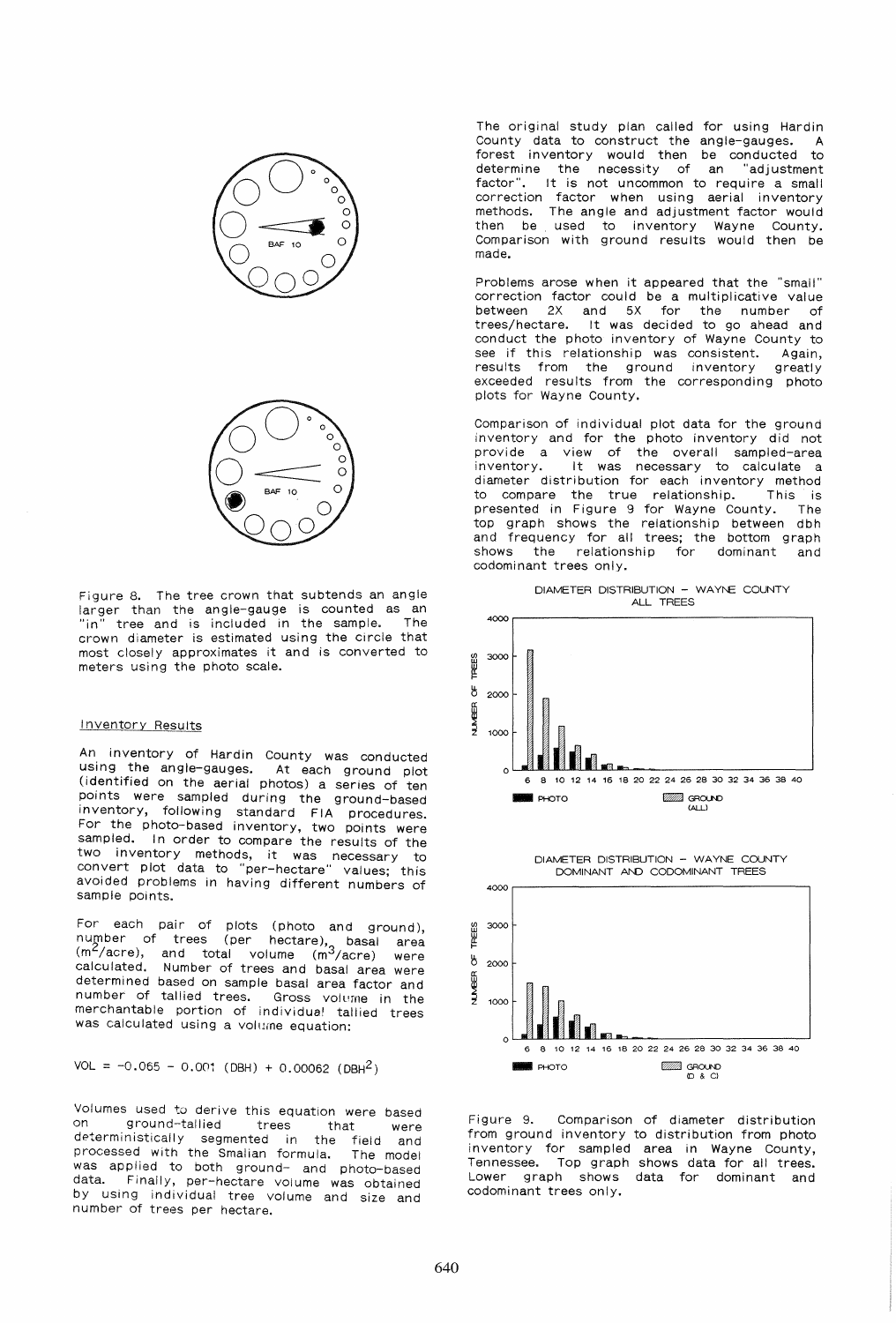The final comparison between inventory methods involves looking at the "bottomline" values for the sampled area in both Hardin and Wayne Counties. Total number of trees (Figure 10), basal area (Figure 11), and volume (Figure 12) were calculated using the photo inventory results as well as the results from the ground inventory. 80th "all trees" and "dominant and codominant trees only" results from the ground inventory were summarized.



Figure 10. Comparison of total number of trees estimated for sampled area in Hardin and Wayne Counties, Tennessee. Graph shows results from three different inventories - photo, ground (with dominant and codominant trees only), and ground (all trees),



Figure 11. Comparison of total basal area estimated for sampled area in Hardin and Wayne Counties, Tennessee. Graph shows results from three different inventories - photo, ground (with dominant and codominant trees only), and ground (all trees).



Figure 12. Comparison of total gross volume estimated for sampled area in Hardin and Wayne Counties, Tennessee. Graph shows results from three different inventories - photo, ground (with dominant and codominant trees only), and ground (all trees).

The number of trees for the sample areas was significantly greater in both considerations of the ground data than for the photo-based data, though Wayne County results did appear to be slightly more consistent than Hardin results. A similar relationship exists for the basal area estimated for the sample areas. Results of the estimates for total volume for the photo-based inventory are still less than results from the ground-based inventories, though much more similar (particularly for Wayne County).

## **CONCLUSIONS**

Theoretical evaluations of the aerial-photo anglegauge sampling technique demonstrated that the procedure was mathematically sound and had potential for field use in the southern region of the USA. This study provided empirical data and an opportunity to evaluate the procedure with regard to a traditional ground survey.

The Louisiana study area only had groundderived data. However, it was possible to compare dbh and crown diameter for the data. The Tennessee study area had both ground- and photo-derived data, and both were analyzed and su bsequently compared.

The photo-derived data provided an opportunity to calculate sampling angles and actually construct the angle-gauges. The use of a comparator and a recticle etched with the desired angle was an improvement over using transparent film as in prior studies. The series of circular diameters on the same recticle provided an easy means of estimating crown diameter. The gauges allowed an actual inventory to be conducted; the main purpose of this study was the inventory itself.

The inventories of Hardin County demonstrated that significant differences existed between the photo-derived data and the ground-derived data. It is accepted that inventories based on aerial photos often underestimate timber resources relative to ground inventories of the same area. This is due to the inability of photo-based inventories to adequately include values for culled tree volume. A small correction factor is often used to adjust results of photo-based inventories. However, by initially screening